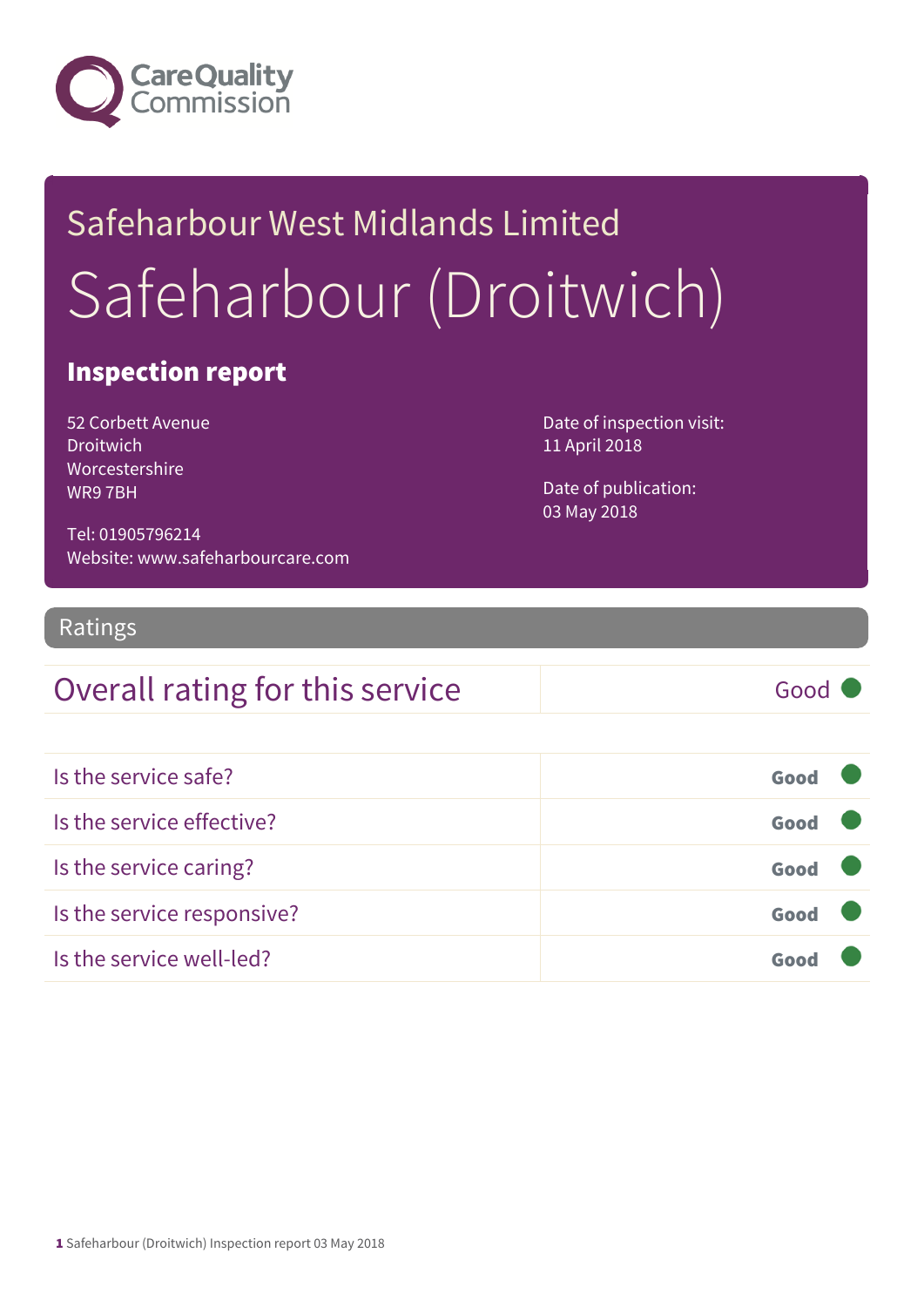## Summary of findings

#### Overall summary

Safeharbour (Droitwich) is registered to provide accommodation and support for six people with a learning disability or autistic spectrum disorder. At the time of our inspection five people were living at the home.

The home has a lounge, dining room, conservatory, kitchen, bedrooms and a multi-sensory room for relaxation. A lift was available for people to access the first floor of the building.

The care service has been developed and designed in line with the values that underpin the Registering the Right Support and other best practice guidance. These values include choice, promotion of independence and inclusion. People with learning disabilities and autism using the service can live as ordinary a life as any citizen.' Registering the Right Support CQC policy.

At the last inspection in, April 2016 the service was rated Good. At this unannounced inspection on 11 April 2018 we found the service remained Good.

Why the service is rated Good.

People living at the home had their preferences and interests met and their safety needs taken into account. Risks to people's safety were recognised and staff took action so people were able to do things they enjoyed and go to places they liked in ways which promoted their safety as their needs changed. There were enough staff available to support people so their care needs would be met in ways which promoted people's safety. People's medication was stored and administered safely by staff whose competence had been checked.

Staff understood people's health and welfare needs as guidance for them to follow was comprehensive and very detailed. When people's needs changed care plans were up-dated promptly so ensured people received the care they wanted.

Staff had the used their skills and knowledge when caring for people so people would enjoy a good quality of life. Staff worked with other organisations and relatives so people's right to make decisions and their freedom was protected. People were supported by staff to enjoy a range of food and drinks so they would remain well. People had regular access to health appointments. Staff followed the advice of specialist health services so people would receive the care they required.

People were supported by staff that they had developed very caring relationships with. People were supported by staff to make choices and follow their individual interests.

Staff understood the need for people to remain as independent as possible. Staff understood the different ways people communicated with them in order to express themselves.

A complaints procedure was available but no complaints had been received.

2 Safeharbour (Droitwich) Inspection report 03 May 2018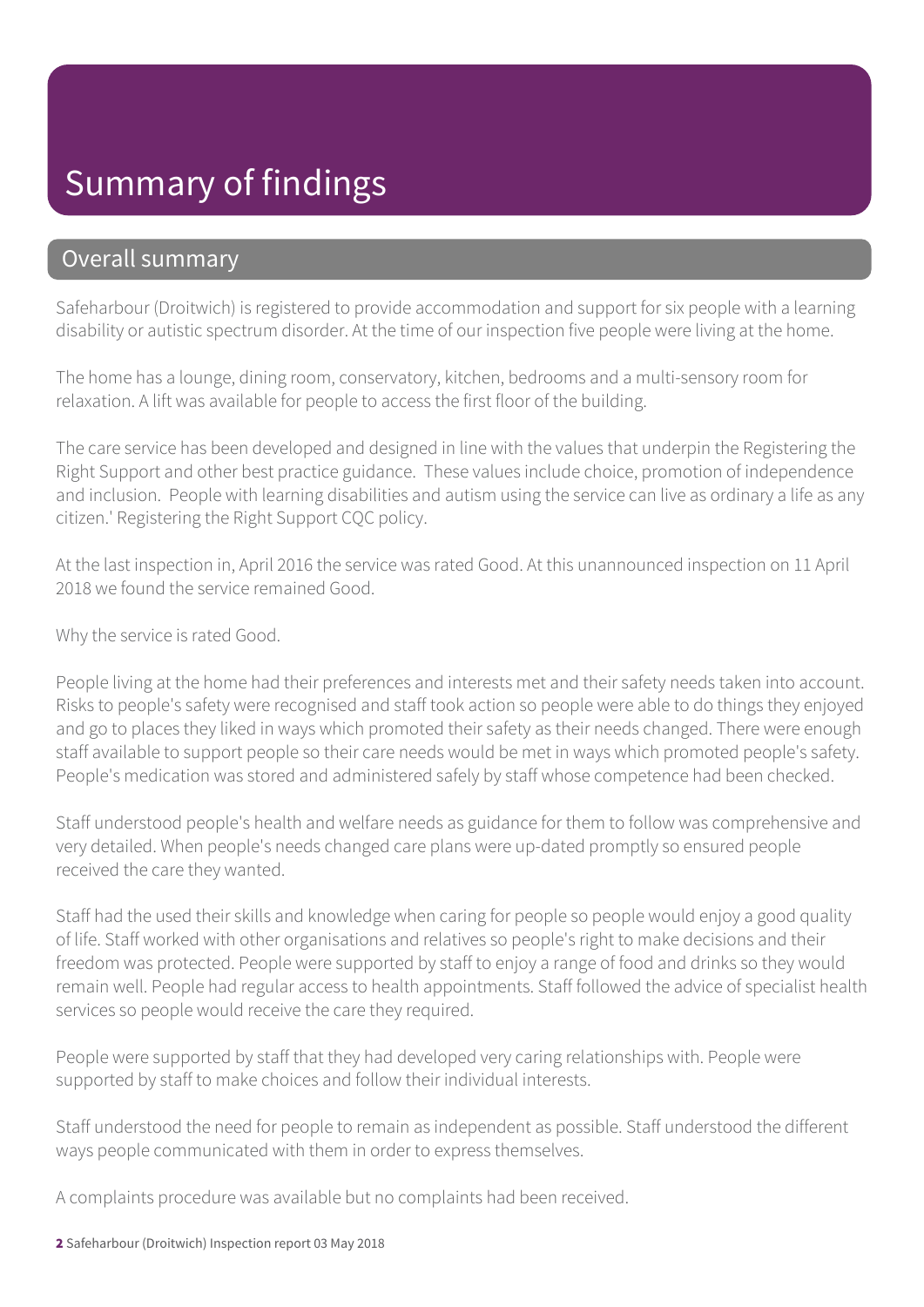People living at the home and their relatives were encouraged to give feedback on the service provided. The registered manager regularly checked the quality of the care people received. Where actions were identified these were undertaken to improve people's care further.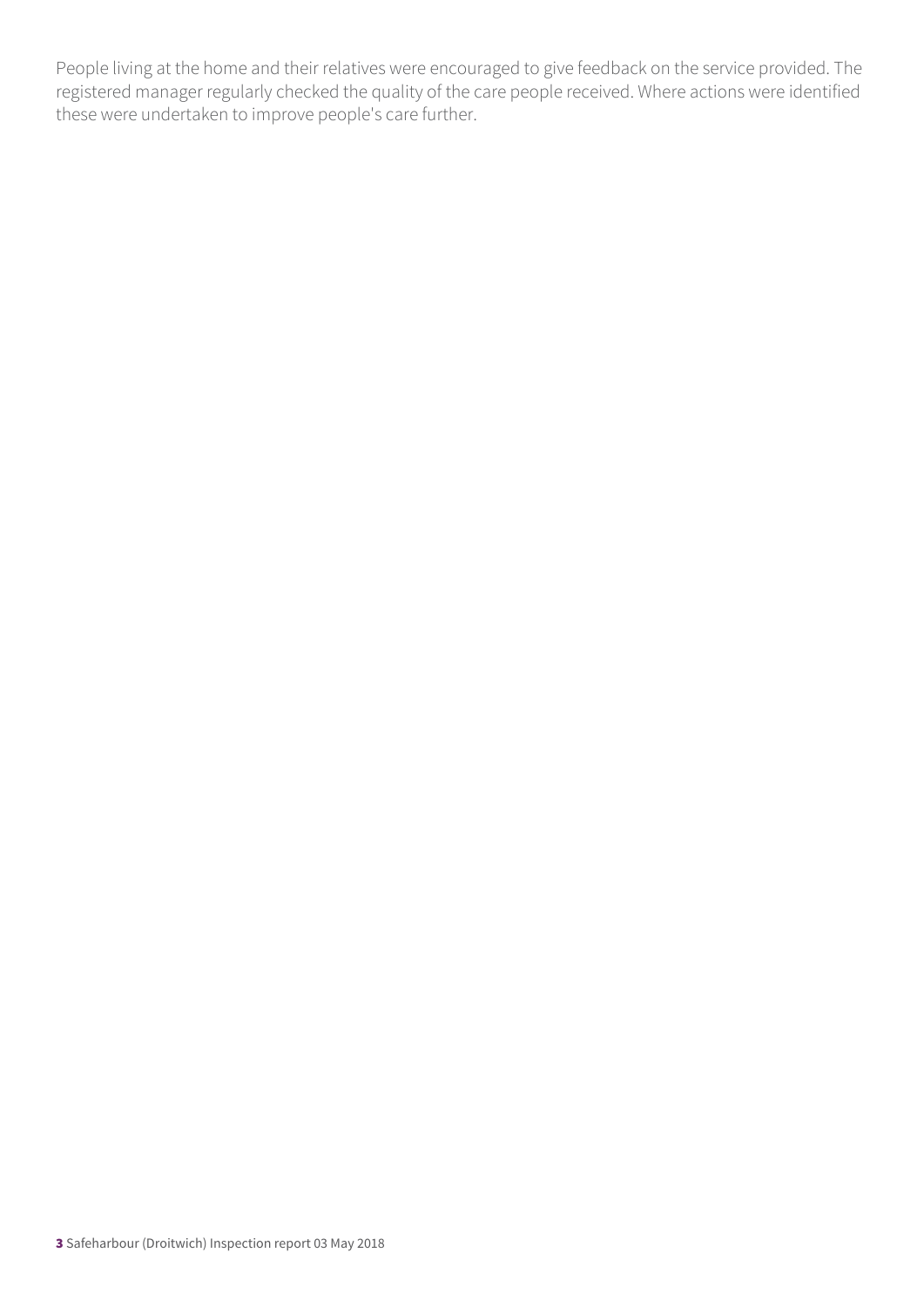#### The five questions we ask about services and what we found

We always ask the following five questions of services.

| Is the service safe?       | Good |
|----------------------------|------|
| The service remains Good   |      |
| Is the service effective?  | Good |
| The service remains Good   |      |
| Is the service caring?     | Good |
| The service remains Good   |      |
| Is the service responsive? | Good |
| The service remains Good   |      |
| Is the service well-led?   | Good |
| The service remains Good.  |      |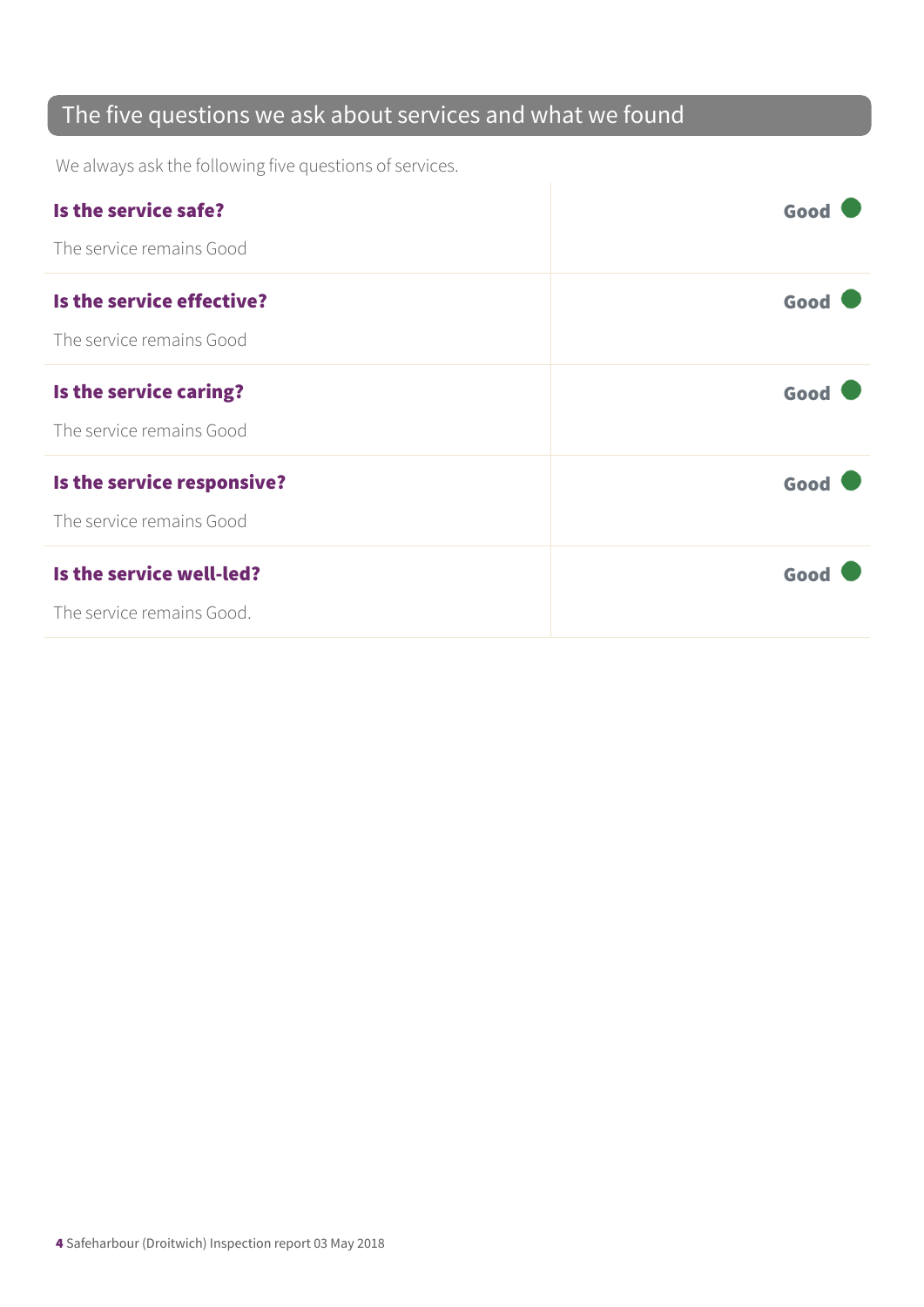

# Safeharbour (Droitwich) Detailed findings

## Background to this inspection

We carried out this inspection under Section 60 of the Health and Social Care Act 2008 as part of our regulatory functions. This inspection checked whether the provider is meeting the legal requirements and regulations associated with the Health and Social Care Act 2008, to look at the overall quality of the service, and to provide a rating for the service under the Care Act 2014. At the last inspection in April 2016 the service was rated as good.

This was an unannounced comprehensive inspection which took place on 11 April 2018 and was completed by one inspector.

As part of the inspection we reviewed information we held about the service including statutory notifications that had been submitted. Statutory notifications include information about important events which the provider is required to send us by law.

We requested information about the home from the local authority and Healthwatch. The local authority has responsibility for funding people who used the service and monitoring its quality. Healthwatch is an independent consumer champion, which promotes the views and experiences of people who use health and social care.

Before the inspection, the provider completed a Provider Information Return (PIR). This is a form that asks the provider to give some key information about the service, what the service does well and improvements they plan to make.

During our inspection we spent time with people in the different communal areas of the home. We spoke with two people living at the home, three residential support workers, two senior residential support workers and the registered manager. The following day we spoke with three relatives by telephone.

We looked at a range of documents and written records including two people's care records, staff training records, and minutes of meetings with staff. We saw the checks made by senior staff on the administration of people's medicines. In addition, we looked at how complaints processes were promoted and managed.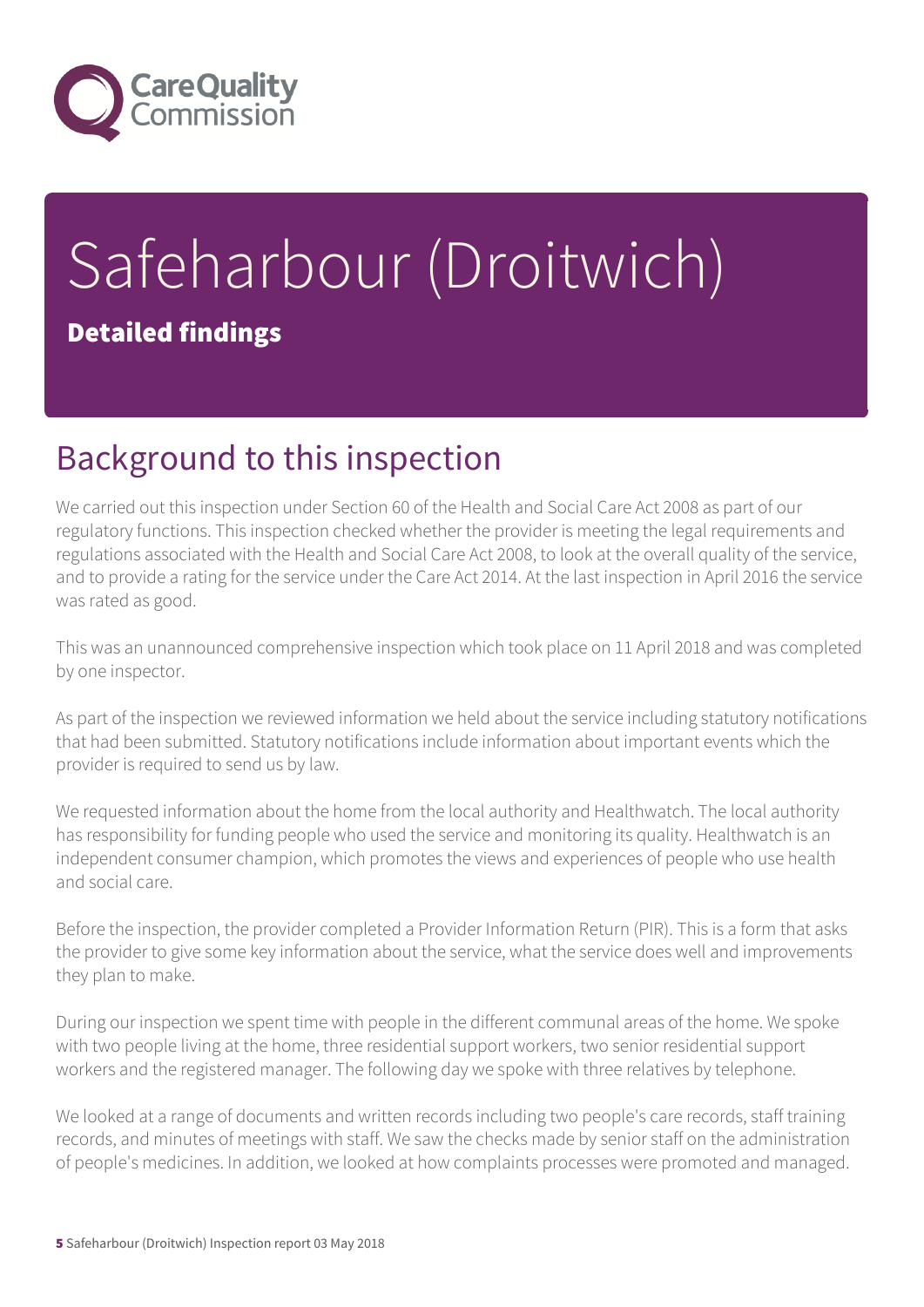We also looked at information about how the registered manager monitored the quality of the service provided and the actions they took to develop the service people received further. These included quality questionnaires completed by staff and professionals from other organisation, and checks made on the care planned for people and the suitability and safety of the home environment.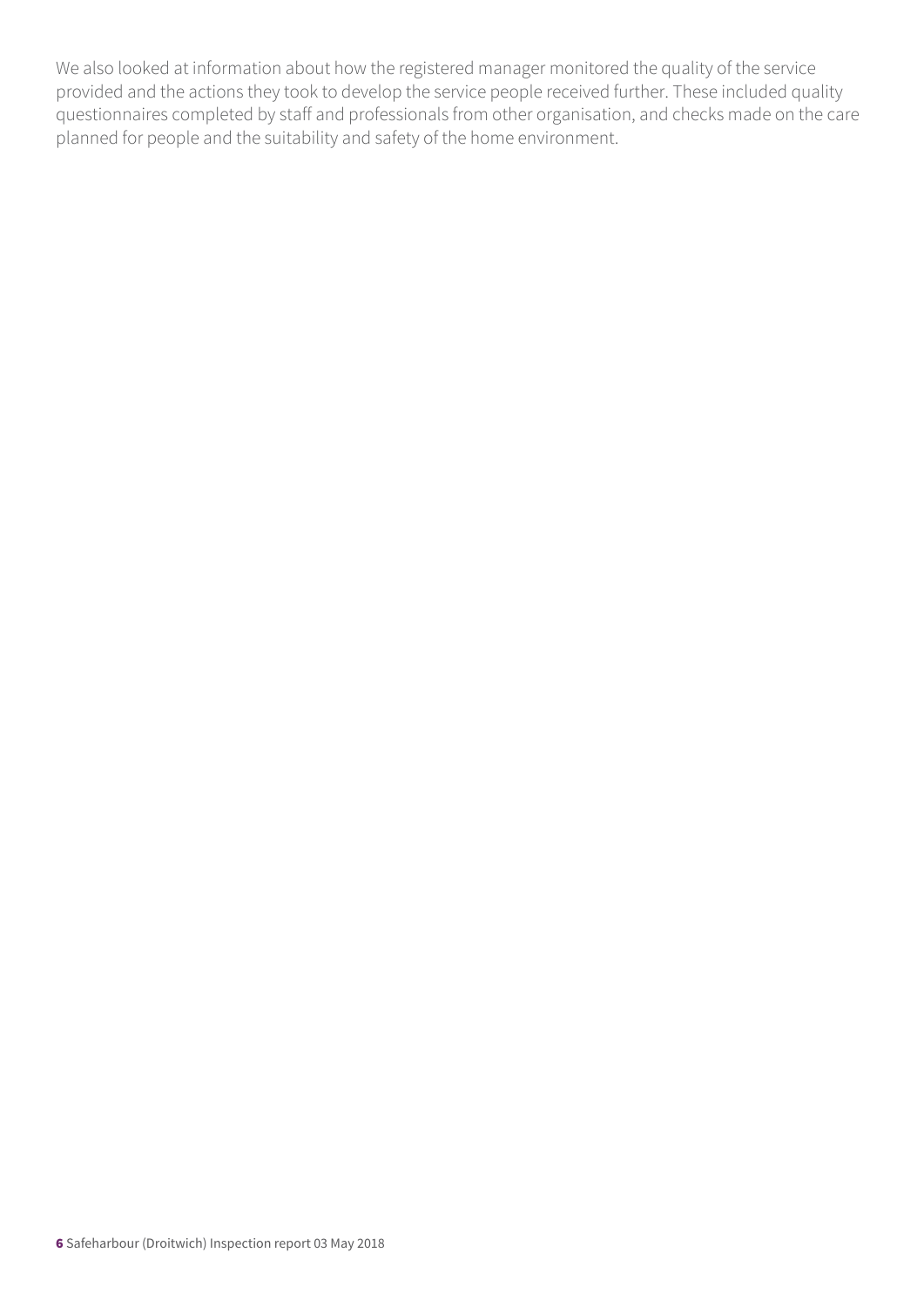### Is the service safe?

# Our findings

At our last inspection in April 2016, the provider was rated 'Good' in the question 'Is the service Safe?' Following this inspection the rating remains Good

People told us they liked and felt safe living at the home. One person stated, "I like living at the home and I want to stay here until I die." A relative told us, their family member had lived there for a number of years and said, "I couldn't think of a better place for them to live."

Staff had completed training in how to keep people safe and staff said they had been provided with relevant guidance about abuse. Staff we spoke with had a good understanding of the signs of potential abuse and how to report this to support people's safety. For example staff told us, if they saw changes in people's behaviour or signs of emotional distress this could indicate people were at risk of harm. Staff were confident people were treated with kindness and said they would immediately report any concerns to the management team and were confident action would be taken. They also knew how to contact external agencies such as the Care Quality Commission and said they would do so if their concerns remained unresolved. One staff member told us "In the past I have raised a concern and [registered manager's name] listened and dealt with the situation quickly."

We saw from people's support plans risks to people's safety and wellbeing had been assessed, managed and reviewed in order to keep people safe. For example we saw information for staff to follow included, "How you communicate with me", "Things I like and don't like." In addition, there was information to guide staff with their understanding of what may cause the person anxiety, triggers and how to avoid distress for that person using distraction techniques. This was guidance for staff to follow to help people on the autistic spectrum keep to their important routines and maintain their well-being so avoid anxiety. A staff member told us, "The information in the care files is a good guide; [Registered manager's name] makes sure they are up-dated and listens to the staff and key workers opinions, should the cause of people's anxieties change."

Relatives and staff told us sufficient staff were available to meet people's needs. The provider followed robust recruitment procedures. Recruitment records demonstrated prospective staff had completed a thorough recruitment process. Checks into people's backgrounds had been completed before staff were appointed. These included Disclosure and Barring Service checks (DBS) and two reference checks. DBS checks return information about any convictions and cautions, which help employers, make safer recruitment decisions and prevented unsuitable people from working with people who lived at the home.

We saw people's medicines were administered and managed safely. There were appropriate facilities for the storage of medicines. For example people's medicines were stored in a locked medicine cupboard. We saw written guidance was in place if a person needed medicines 'when required.' These were recorded when staff had administered them and the reason why, so they could be monitored. We saw medicine audits were completed weekly by senior staff and monthly by the registered manager. These checks took place to identify any errors or gaps to reduce the risk to people of not receiving their medicines as prescribed, so action could take place promptly if necessary to reduce risks to people's health and welfare. Staff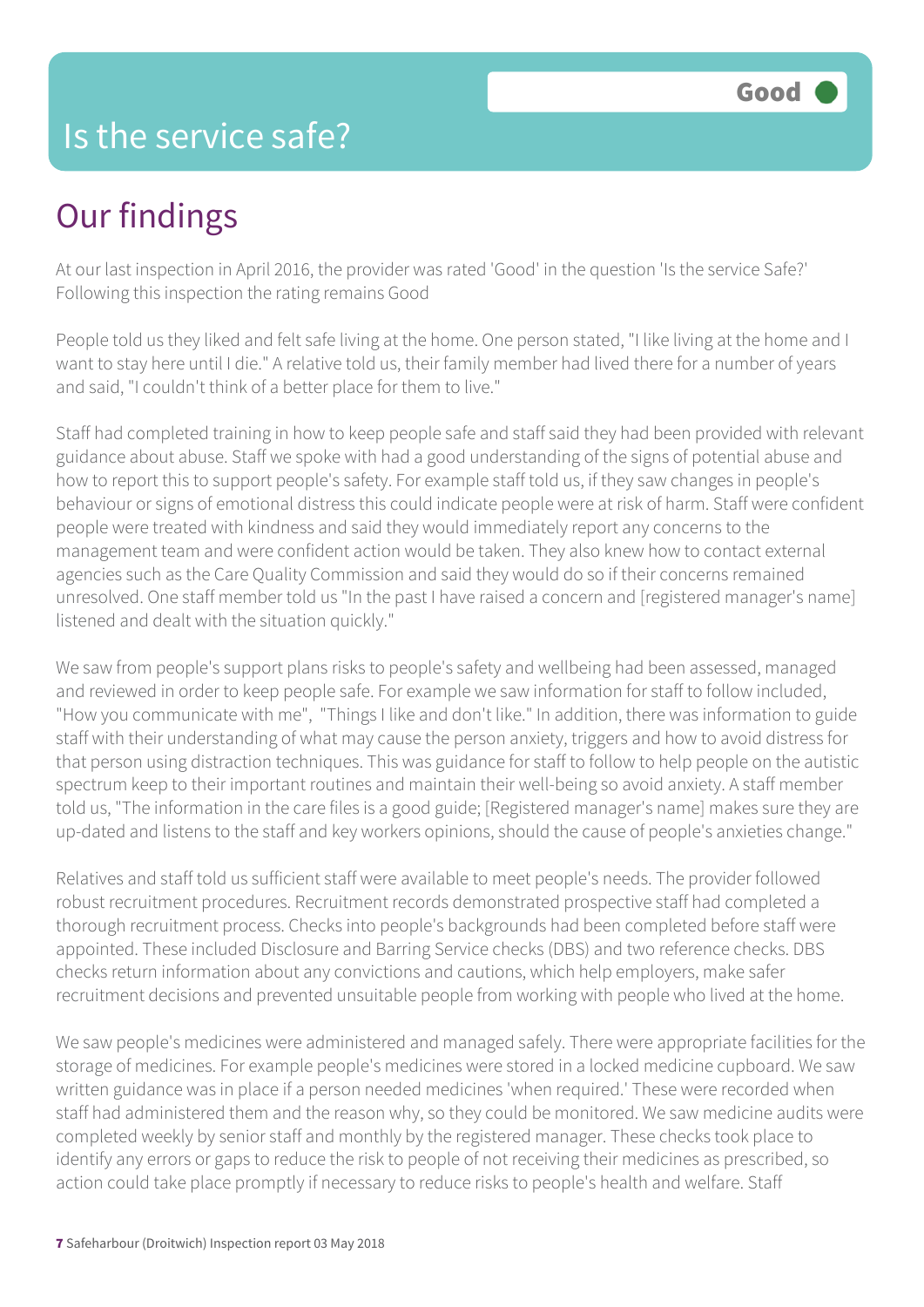administering medicines had their competencies checked annually to ensure they followed the provider's medicine policy and procedures.

We saw the provider had taken into account infection control and prevention measures in order to keep people safe. For example when staff performed personal care they used disposable aprons and gloves. A staff member told us, "There is always a good supply of aprons and gloves available for us to use."

We looked at the way the provider recorded any accidents and incidents that occurred in the home. The registered manager had monitored and analysed any incidents and accidents on a monthly basis to identify any trends and so try to prevent further occurrences.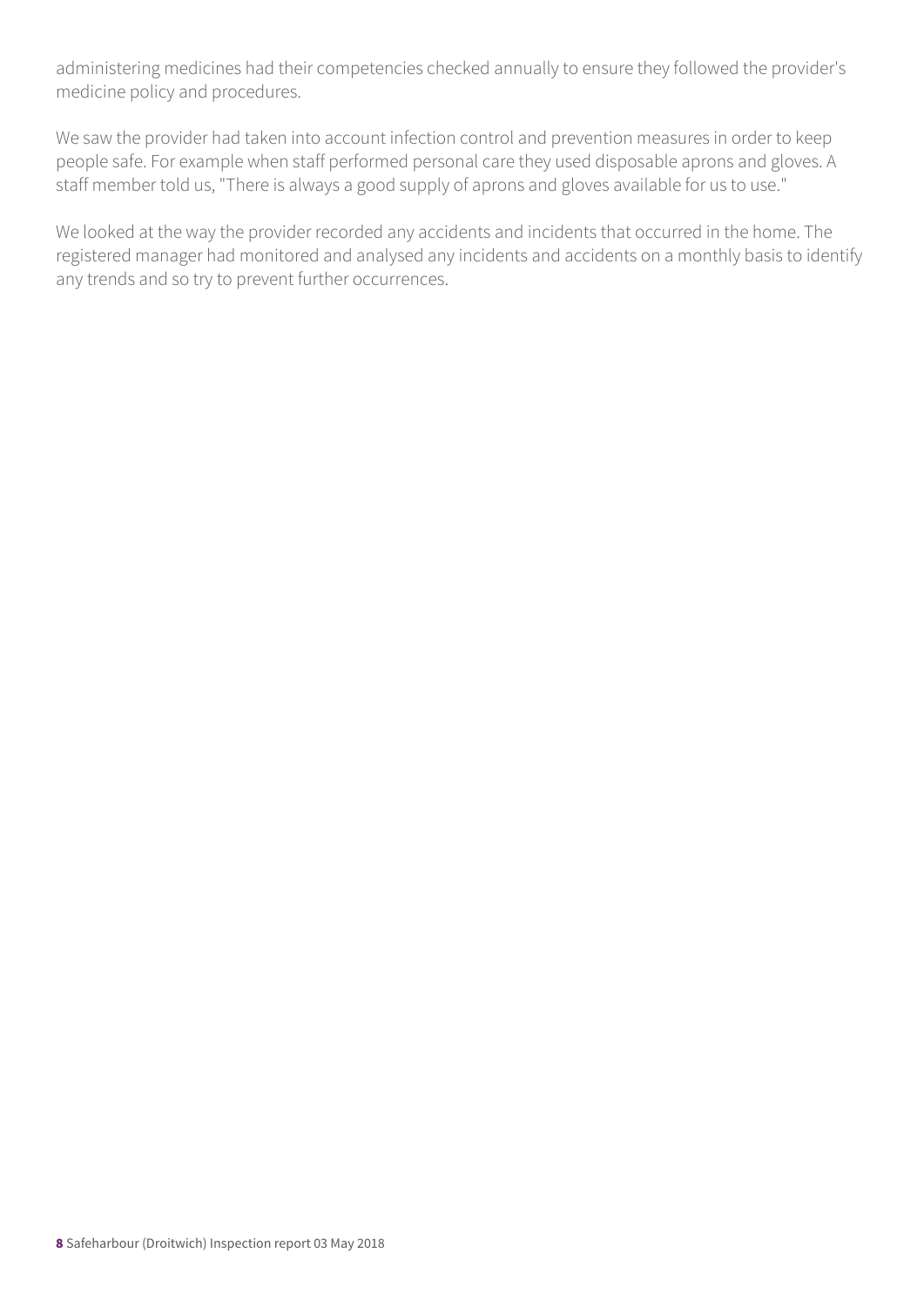### Is the service effective?

# Our findings

At our last inspection in April 2016, the provider was rated 'Good' in the question 'Is the service Effective?' Following this inspection the rating remains Good.

People were supported by staff with the knowledge to meet their needs so they would be able to enjoy the best well-being possible. A relative told us they thought staff had the necessary skills and training to care for their family member. They said, "The staff are well trained and understand [person's name] needs." Staff told us they regularly received training, which assisted them to deliver good quality care for people. We saw displayed on the office wall were reminders for staff when any refresher training was due.

Before new staff were recruited they were invited to attend a "Taster Day" to ensure they were suitable and wanted to undertake care work. Once recruited staff undergo a two day induction period looking at people's care requirements and the provider's policies and procedures. They were also given the opportunity to shadow experienced staff before working alone. One staff member reflected on their induction and told us, "If you don't feel ready or confident the [registered manager's name] discusses with us what they could do to help and will provide extra support."

We saw records which showed us the training staff had undertaken linked to the needs of people living at the home. For example, staff had received training matching people's individual physical and mental health needs, such as autism awareness training. MAPA training [Management of Actual or Potential Aggression] had also been provided for staff to help them support people with behaviour that may challenge. Although one staff member told us, "Physical restraint is only ever used here as the very last resort. I think we've only ever used it once in the last twelve months."

Staff had received training in The Mental Capacity Act 2005 to help them to develop the skills and knowledge to promote people's rights. Staff understood people had the right to make their own decisions and what to do if people needed assistance to make some decisions. We saw staff offered support to people and involved their relatives [when appropriate] when they made decisions. Staff checked people wanted to receive care and respected the decisions people made.

People who lack mental capacity to consent to arrangements for necessary care or treatment can only be deprived of their liberty when this is in their best interests and legally authorised under the MCA. The procedures for this in care homes and hospitals are called the Deprivation of Liberty Safeguards (DoLS). We found where staff needed to make specific decisions in some people's best interests or to deprive anyone of their liberty the necessary action had been taken so people's rights had been protected. For example we heard how one person needed the assistance of an advocate to attend a best interest meeting in order to make a decision whether to proceed with a health procedure.

People were encouraged to maintain their independence and enjoy their meal time experiences by being involved with the food shopping and preparation. On the day of our inspection we heard one person was going out to buy ingredients for their baking session later that day. All the people we spoke with told us they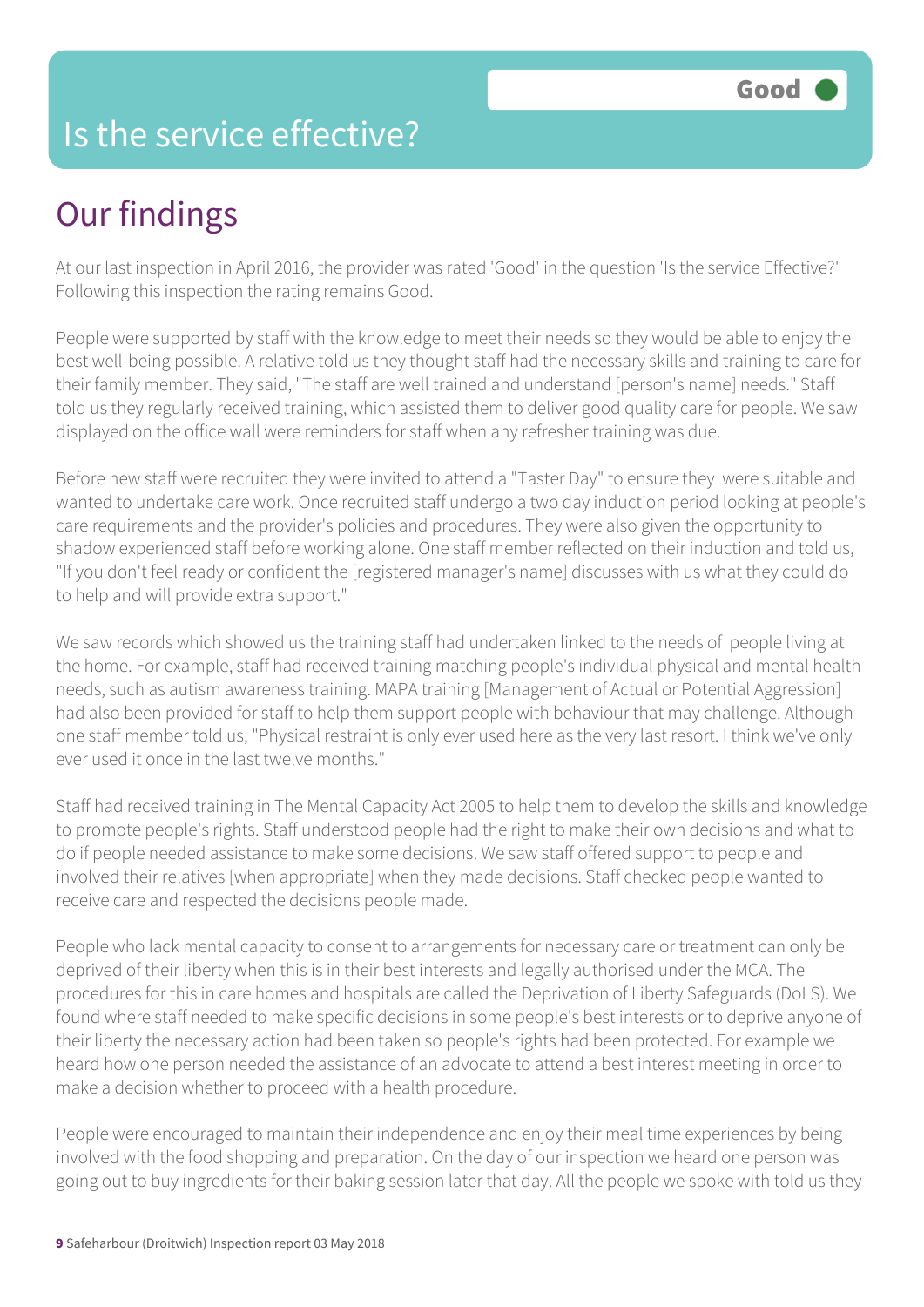enjoyed the food served at the home. One person told us they enjoyed their breakfast because they had "Pineapple and bananas." We saw in people's care plans people's food preferences and dislikes were recorded in a pictorial format. People's cultural preferences were met for example one person enjoyed a Caribbean diet and assisted staff in preparing certain dishes.

Relatives told us staff supported their family members to see health professionals so they remained as well as possible. Relatives confirmed they were notified of people's health appointments and their outcomes. Each person living at the home had their own 'Health Action Plan'. [A Health Action Plan records any health appointments, the outcomes and any further actions required]. We could see from these records people had accessed doctors, dentists, physiotherapists, dieticians and psychiatric professionals as required to ensure people's needs were met.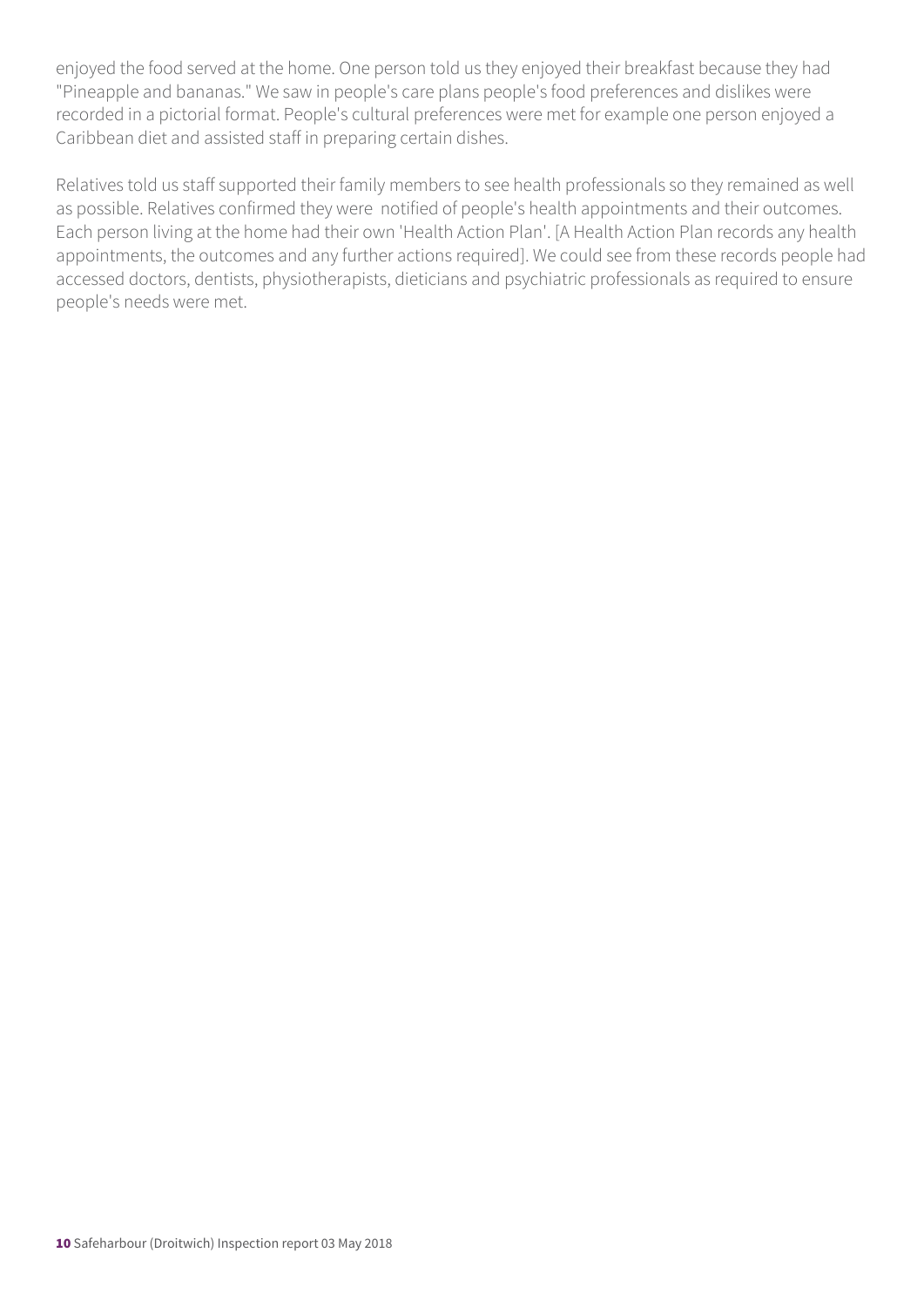### Is the service caring?

# Our findings

At our last inspection in April 2016 the provider was rated 'Good' in the question 'Is the service Caring?' Following this inspection the rating remains Good.

People we spoke with described the staff that cared for them as "Kind" and "Nice". A relative told us, "The staff often say how they love and love caring for [relative's name], they [staff] are genuinely very caring. That is very reassuring to hear."

People were encouraged to stay as independent as possible and were encouraged to make as many day to day decisions as they could. For example what each person wanted to wear and what hobbies and fun things they liked to do. Information for people and staff had been collated in an easy read format to aid people's communication and express when and what they wanted to do each day. We saw pictorial activity planners reflecting people's interests. One person we spoke with during the inspection told us, "I'm going out to see the aeroplanes today." We saw this had been recorded in their care plan as a particular interest of theirs.

At the staff handover we heard the staff discussing people's reactions to the activities people had and how this was going to help plan future activities. For example one person had enjoyed a visit to a local castle and enjoyed looking at the antiques.

We saw that friendships within the home were encouraged. People were supported to maintain friendships by finding activities people liked and that they could attend together. We heard how the registered manager also understood people's interests and passions. They gave us an example of how they went the extra mile to obtain concert tickets for one person's favourite pop group and the joy of attending this had brought to the person. They told us "[Person's name] was so excited and loved the concert."

Staff had a good understanding of communicating with the people they cared for. We saw pictorial and Makaton, [specialist sign language] was used to assist people to understand. Where people had difficulty with verbal communication staff were able to interpret their body language. Staff members were able to demonstrate that if a person pulled at their clothing in a certain way, it meant they were getting bored so they needed to change the activity for them to avoid them becoming anxious.

We saw staff respected people's dignity, privacy and independence. When people required personal care, staff discreetly helped them to the bathroom without drawing unnecessary attention to what they were doing.

Staff we spoke with told us they were involved in updating people's care needs. We saw that staff had access to people's care records, but that care records were kept in a locked area in order to maintain people's confidentiality.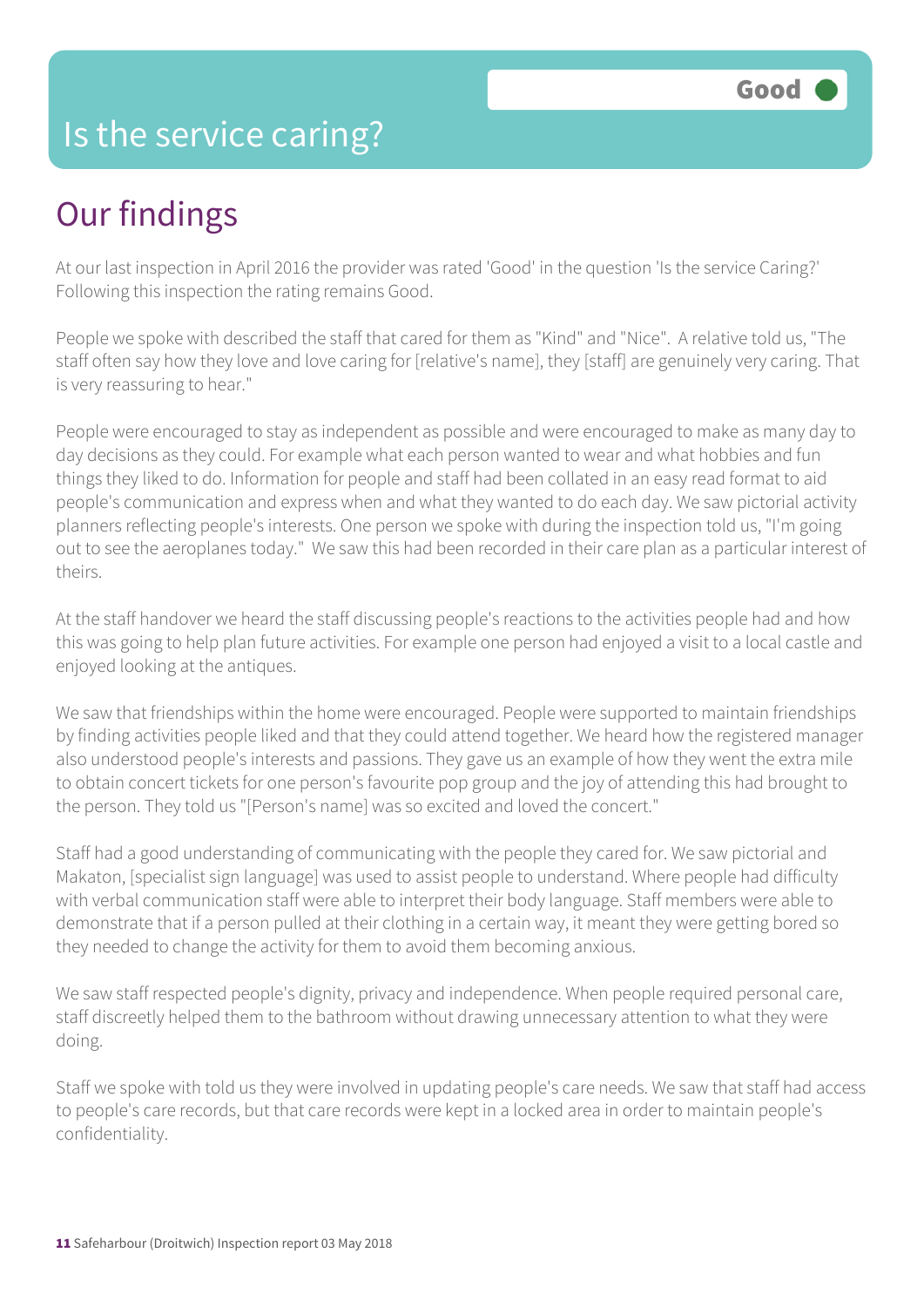### Is the service responsive?

# Our findings

At our last inspection in April 2016 the provider was rated 'Good' in the question 'Is the service Responsive?' Following this inspection the rating remains Good.

People living at the home had comprehensive very detailed care plans for staff to follow and ensure people received the care in the way they wanted. One person told us how they preferred female carers and this was respected. Staff explained that people were involved as much as possible in their care planning. Key workers [A key worker is a staff member who work closely with a person to represent their wishes] reviewed the contents with people at least yearly unless information needed changing more promptly to ensure they were current. Relatives we spoke with confirmed they were invited to regular reviews and kept informed of any changes.

People we spoke with told us about how they were supported to maintain relationships with their families. We reviewed people's care plans and saw how visits to people's families were arranged and how staff supported people in maintaining visits to their family. Staff we spoke with understood people's family networks and who it was important the person kept in contact with. We saw recorded in people's care plan important dates such as family birthdays and people who were important to the individual.

We discussed with the registered manager how responsive the provider was in relation to equality, diversity and human rights; and how they promoted inclusion for people of all religions, cultures and sexual orientation. They gave us examples of how they respected people's chosen religions, cultures and sexual orientation and any specific instructions were recorded in people's care plans for staff to follow. For example we heard how staff supported one person's cultural needs by taking them to a specialist hairdresser to have their hair cut.

The provider had a complaints procedure for people, relatives and staff to follow should they need to raise a complaint. We found the provider had given information to people about how to raise a complaint in an easy read format so everyone could access help. People and the relatives we spoke with told us they had not found it necessary to raise concerns. A relative told us they felt there was an open culture at the home and said, "If ever I ask a question, I feel it is always answered honestly."

The registered manager was in the process of gaining people's end of life wishes and these were to be recorded in people's care plans for staff to follow in the event of their death.